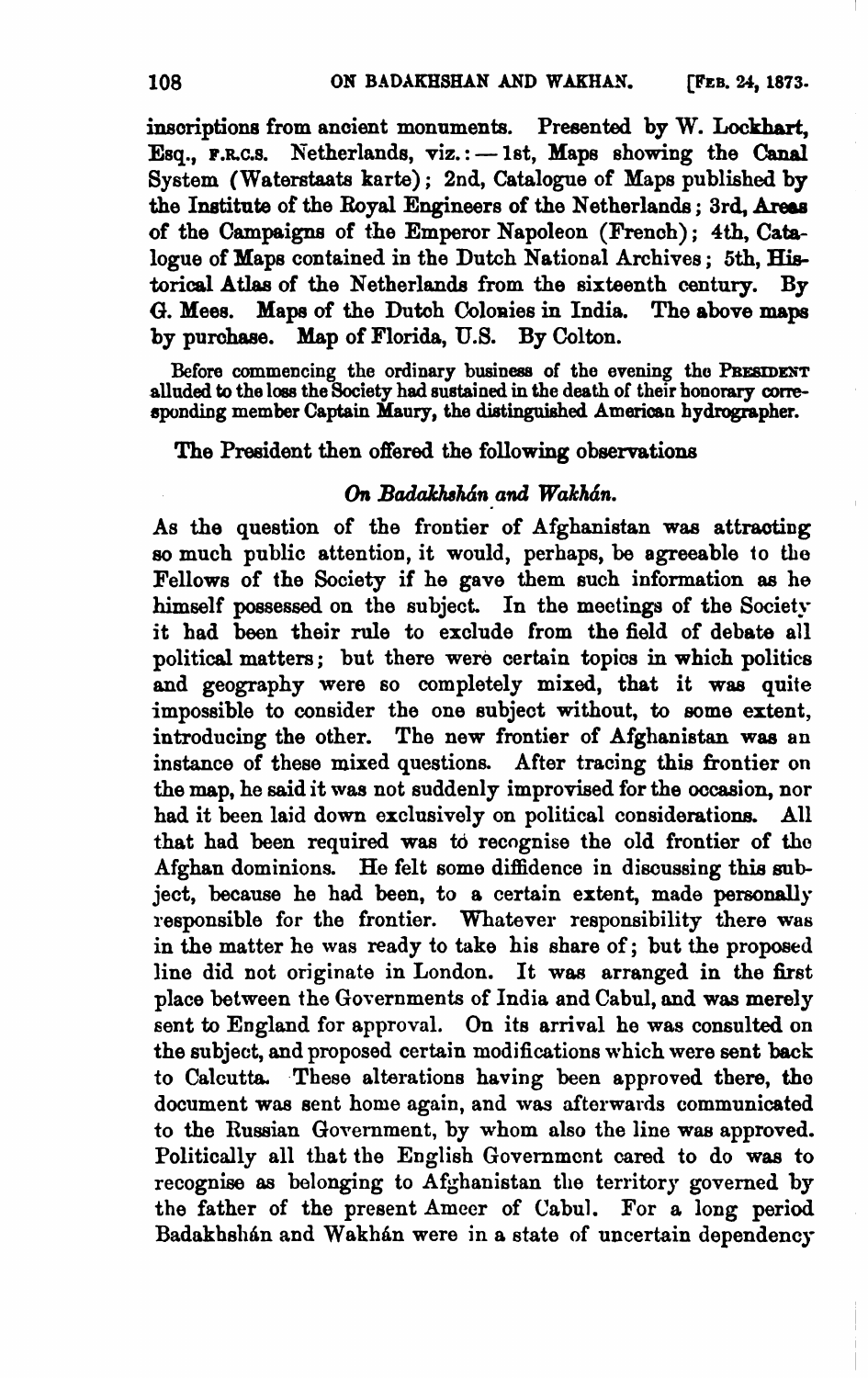between the Usbegs and the Afghans; but in 1859 Dost Mahommed Khan fairly overran the districts and incorporated them in his empire; and there could be no doubt that from that time they had been *bowa fide* Afghan dependencies. Then the geographical question **arose, aa** to what were **the** limita of this territory. The Russian Government had volunteered a declaration that Afghanistan **waa** altogether beyond the sphere of their control and political influence, **but** they did not exactly know what the limita of Afghanistan were. When the first rough sketch of the frontier was brought home to England, he saw that there were certain geographical irregularities which would be somewhat difficult of adjustment. For instance, the districts of Roshán and Shignán, and the Ruby Mines, though belonging to Afghanistán, were to the north of the Oxus, while, on the other hand, a portion of Darwaz, belonging either to Khokán or Bokhárá, stretched across the river to the eouth. One irregularity, therefore, balanced the other, and the due distribution of territory was not greatly affected by the adoption of the coume of the river **aa** the bounddry between the two **States.** When this view of the question, however, **was** communicated to the Russian Government, certain political and geographical difficulties arose. In the first place, an objection was taken that the authority of Cabul over Badakhshan and Wakhan was so slight and so precarious, that it was impossible to regard **those districts as** integral parts of the Afghan empire. *Bs* this objection, howovcr, turned out to be mainly founded on the fact that there was a refugee chief from Badakhshan in the Bokhara **temtory,** who thrcatened reprisals, it **waa** pointed out, in reply, that expatriation **was** really the normal condition of political society in that pert of the world, every district in the vicinity, whether great or small, being subject to the same embarrassment. At present, for instance, Shore Ali Khan, the Ameer of Cabul, was in full possession of the government of Afghanistán; but the eldest **eons** of his two brothers, which brothers were previously in command of the country, were both refugees and pretenders to the throne. The eldost son of the King of Bokhara was also a refugee with the Ataligh Ghazee at Kashgar. The same condition of things appeared in the minor chieftainships. Until very recently, Karategin **was** a dependency of Khokan, but, within the last two years, tho King of Bokhara had driven out the chief, and he was now a refugee in Khokán. In the same way the chief of Kulab, an outlying dependency of Bokhárá, was a refugee at Cabúl, and the old chief of Badakhshan was also a refugee at Hissar. Thus it was clear that, to take exception to the fixity of tenure of a government, bocause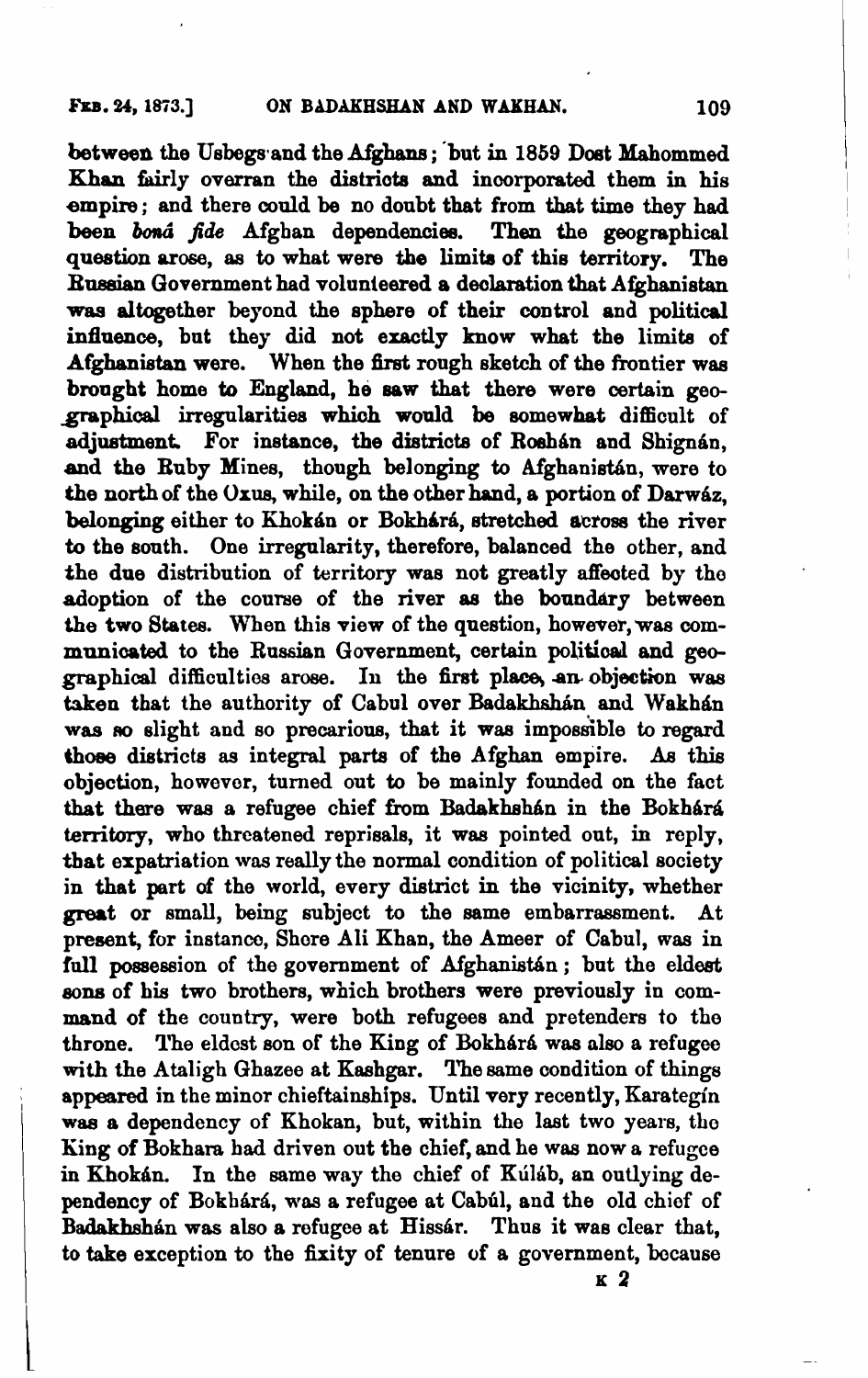there were pretenders or refugees in other countries, was altogether inedmiseible. Besides **this** objection, arising from the inseaurity of the sovereignty, Russia had, however, another ground for dissent. It was stated in the despatches that one of the reasons why the Russian Government could not acknowledge Wakhan to be a portion of Afghanistán, was that if that claim were admitted, the power of the Afghans would be extended far to the north, as Wakhein lay side by side with Karategin. Now, Wakh&n **was** in reality removed at least 100 miles from Karategin, and the question therefore arose, How could Qeneral Kauffman have adopted sncb an extraordinary geographical argument ? The explanation **was**  curious, proving as it did that, up to the present day, the Russian Government had been under an hallucination with regard to the geography of the countries on their own immediate frontier, Allusion had been made in the House of Commons, a few evenings ago, to this singular geographical error, and the 'Edinburgh Review' had been referred to **as** the best source of information regarding it. Now, he was himself personally? responsible for the statements in the ' Review,' and he had the leas hesitation, therefore, in reading the following extract to the meeting, explaining the original souroe of confusion.

<sup>4</sup> About ten years ago, then, it was announced to the Imperial Geographical Society of St. Petersburg, by one of its most distinguished members, the late Mons. Veniukoff, that a manuscript had been discovered in the archives of Mons. Veniukoff, that a manuscript had been discovered in the archives of the 'Etat Major,' which professed to give a minute account of all the country intervening between Cashmere and the Kirghiz Steppes. The author was century, to purchase horses in Central Asia, and who, having on his return from his mission, quarrelled with the Calcutta Government on the subject of his accounts, transferred his MSS. to St. Petersburg, where they had recentury, to purchase horses in Central Asia, and who, having on his return<br>from his mission, quarrelled with the Calcutta Government on the subject of<br>his accounts, transferred his MSS. to St. Petersburg, where they had re were received at St. Petersburg with the most absolute confidence, as extracts from official documents, and were codially welcomed even in Paris; but in England they were viewed with suspicion from the commencement; and no sooner were the details brought forward than they were pronounced impossible, and the whole story of the horse-agent and his journal were accordingly declared to be an impudent fiction.''

It was thus pretended that a doctor had travelled up from Cashmere to the Oxus with a guard of Sepoys, having penetrated through the mountains accompanied by camels in an incredibly short space of time. When he had reached the middle of the Pamir Steppe, it was further stated that he found horses in abundance, and had sent back 150 to Calcutta under charge of half-a-dozen Sepoys. The whole story was so absurd that it could not be believed for an instant, but at the same time some curious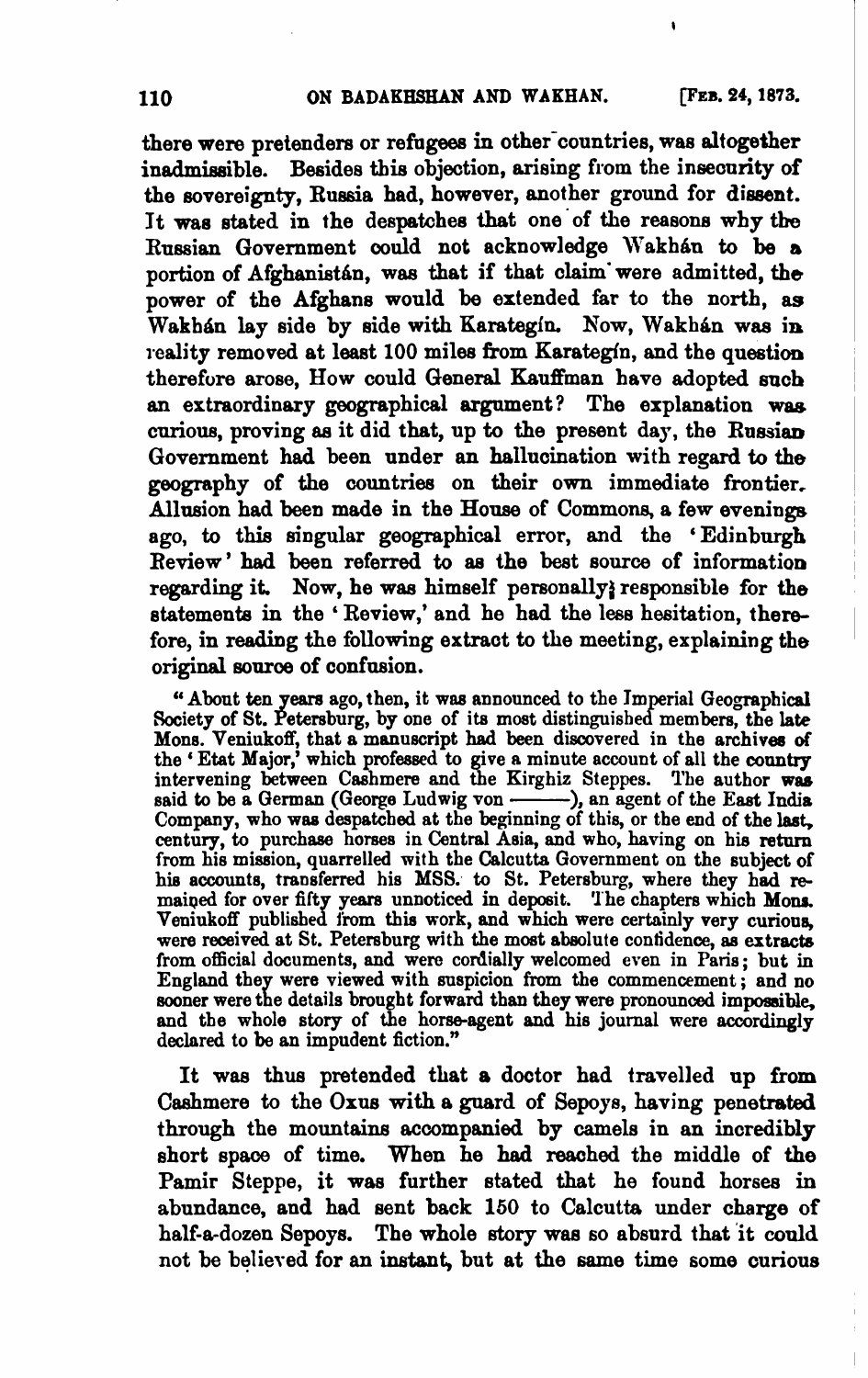geographical features were correctly described : the names of plaoes, indeed, were apparently genuine, and even specimens of the Káfir language were accurately given, so that a great deal of mystery **was** admitted to attach to the story. Thereupon arose a controversy of some warmth, which waa not yet finished.

The most plausible solution was somewhat to the following effect:-The great Oriental scholar Klaproth, it seemed, must have determined to mystify the world, whilst at the same time he replenished his own pockets. He took the trouble accordingly, in the **first** place, to invent a journey from the plains of India to the Russian frontier through a country which was at that time entirely unknown to the majority of geographers. To illustrate these travels, he compiled very elaborate maps, the aketoh-route of the journey, indeed, being contained in twenty sheets, and the MSS. thus illus**trated was** sold to the Ruasian Qovernment. Next he invented a Russian mission to the frontiere of India, also through an unknown country, and this he illustrated in a similar manner, selling the MSS. to our Foreign Office for 1000 guineas. Then, in order to confirm the accuracy of both these journeys from what might be **sappoaed** to be an independent source, he invented a Chinese itinerary, passing through the same regions and corroborating their geography. The whole three accounts were purely fictitious, but they were for a long time accepted as genuine both by the Russian and English Governments, and Mr. Arrowsmith was allowed to consult the Foreign Office manuecript in order to incorporate some of the details in the map which he constructed in 1834 for the illustration of Burnes's travels. The Russian cartographers, in the same way, followed the authority of their MS. and delineated the country accordingly, but the position of Wakhán was entirely wrong, and thus the Russians were misled. Colonel Yule had recently hit upon an explanation of the circum**atencea** under whioh Klaproth's mistakee ocourred, and his paper on the subject would be published in the next number of the ' **Proceed**ings.' The explanation was something to the following effect :-**A** little more than a century **ego,** in 1759, the Chinese Government sent a grand expedition to the west. It was accompanied by three Jesuit missionaries, who were good observers, and who laid down all the positions, where they had an opportunity of taking observations, **very** oorrectly. They, however, did not proceed the whole diatanoe with the expedition, but turned back from Yarkend: and after they had left, the Chinese officers carried on the investigations themselves. It seemed that they constructed their mape on the epot in squares representing an area of about 50 miles, and that these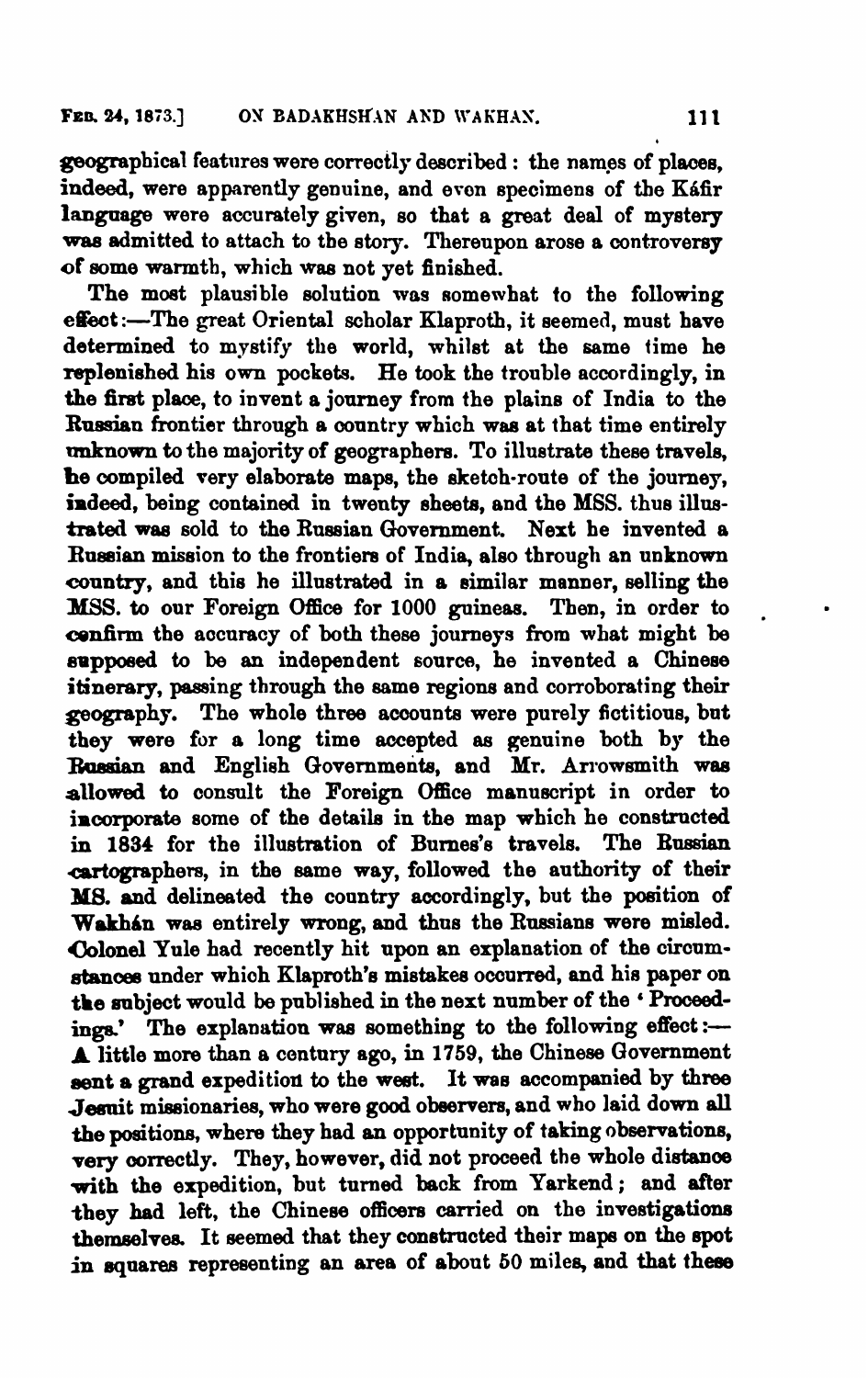squares were afterwards given to the cartographers at Pekin to be incorporated into one map. Colonel Yule had obtained from Paris a photographic oopy of this Chinese map **as** used by Klaproth, and which was in fact the foundation of Klaproth's own map of Central Asia : and he had discovered that the square containing **Badakhshap** and Wakhán had apparently been turned round from east and west to north and south, so that the relative positions of places were<br>altered by  $90^\circ$ . This, then, explained all the mystery. The altered by 90°. This, then, explained all the mystery. streams which Lieut. Wood found running north and south were represented in the map as running east and west; and the valley of Wakhán, which ran east and west, was in the Chinese map turned south and north. The consequence was that Wakhán, instead of being on the same parallel with Badakhshan, was placed 100 miles to the north of it, and this accordingly was the reason why the Russians referred to Wakhan as lying side by side with Karategin. The sources of information, however, at our disposal were fortunately amply sufficient to prove the falsity of the **Rneeian**  geography. They were as follows: -- In 1838 Lieut. Wood, of the Indian Navy, who **was** with Sir Alexander Burnes's party when they went to Cabul, proceeded across the Hindu Kush and then followed the valley of the **Oxns** to ita souroe. He was the only European who in recent times had been over that exact **ground,**  but other travellers had been in the vicinity. Mr. Hayward, for instance, travelled from Ceahrnere, intending to reach the **eame**  point, but he was murdered on the frontier, while Mr. Shaw, his fellow-traveller, had not only been at Kashgar, but had made extensive explorations in the mountains south of Yarkend. Lately. **also,** the Russians had eent an officer, Mona. Fedchenko, from Khokán across the outer range to the Alai Plain, and the culminating ridge beyond. Beeidea **this** European information, **there wae**  also an abundance of good native data. In 1857, or 1858, Abdúl Medjid, for instance, was sent from India to Khokán by way Badakhshán and the Pamír Steppe, and he returned through Karategin, Darwáz, and Kuláb. His itinerary had been down with the greatest care, and was the best information *r* of<br>ugh<br>laid<br>n at present obtainable with regard to the topography of the Pamir. He **waa** indeed the only person who had laid down the two **linee**  of route from Badakhshan to Khokan. Unfortunately his return route had been accidentally omitted from the list of trade-routes published in Davies's reports, although it was contained in the original report in the India **Office.** Another native officer, named Pundit Munphool, lived for two or three years in Badakhshán, and had given a very excellent account of the country. When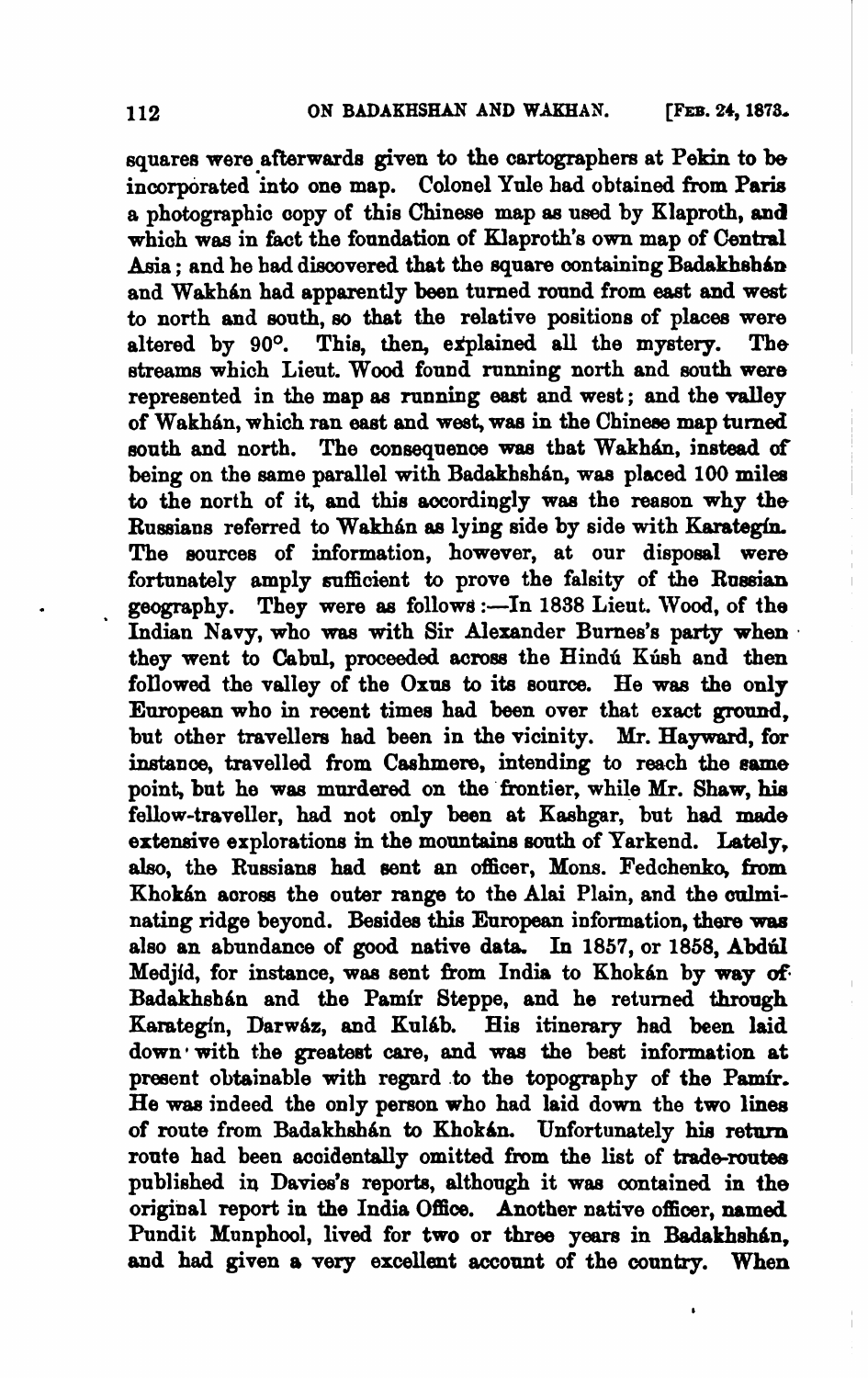Mr. Forsyth went to Yarkand he sent an agent, Faiz Bnkheh by name, through the country to Badakhshan, and thence up the valley to meet **his** master at Yarkand, while another, **Ibrahim**  Khan, **waa** sent acnose the hills on the same line as that taken by Hayward. Major Montgomerie's Mirza and Havildar were both also in Badakhshan, and the list of native travellers was completed by Mahommed Ameen, who had collected a vast number of routes in every direction between India and Turkestan. From all these **eources,** then, a sufficiently acourate knowledge of the county had been gained. There was only one portion, indeed, still unknownthe great bend of the river below the ruby mines, along which no traveller had yet passed. From the Sea of Aral, for about 1000 **miles** upwards, the couree of the Oxus was through a low country. At Kunduz the height indeed was barely 1000 feet above the sea: but from that point the ground rose rapidly. Wood's road-book gave the elevations as follows: Kunduz, 900 feet; Faizabad, 3600 feet; Yowl, 6800 feet; Ishkishem, 8700 feet; Langar Kish, 10,800 feet; Lake Victoria, 15,600 feet: so that from Kunduz to the Lake, a distance in a straight line of little more than 300 miles, the rise was very nearly 15,000 feet. Such a difference of elevation must, of course, give the stream a tremendous impetus, and accordingly, at Ishkishem, where it met a shoulder from the great Hindú Kúsh. and was deflected northward, it was a perfect torrent. It then flowed north and north-west till it turned the mountain, the whole of its come along this track being bordered by tremendous precipices. Baron Meyendorf, the Russian Ambassador to Bokhara Gfty **yeam** ago, gave a very good description of **this** inacoessible region of Darwaz. Apprehensions were sometimes expressed that if the line of the Oxus were adopted as the Afghan limit, it might be regarded as an invitation to the Russian Government to push on from Samarkand to the river; but the chiefships in this quartar had been independent from all time, no race of conquerors having ever been able to subdue them. Stralw, for instance, informed us that the Greeks could only extend their domination as far as the Fani, whose name was probably preserved in the Fan-tau, the Fan Lake, and even in Pamir or Fan-mir. The Kaliphs, again, were only able to reach as far as Rasht. He therefore saw no probability of Russia ever coming down and occupying Darwáz. Roshán, and Shignán : at any rate such conquests could never be of advantage to any power, for the districts contained nothing worth having. They were very sparsely populated; and the population, such as it was, was the wildest and most untameable in that part of the world. **The** country, moreover, **was** impassable for wheeled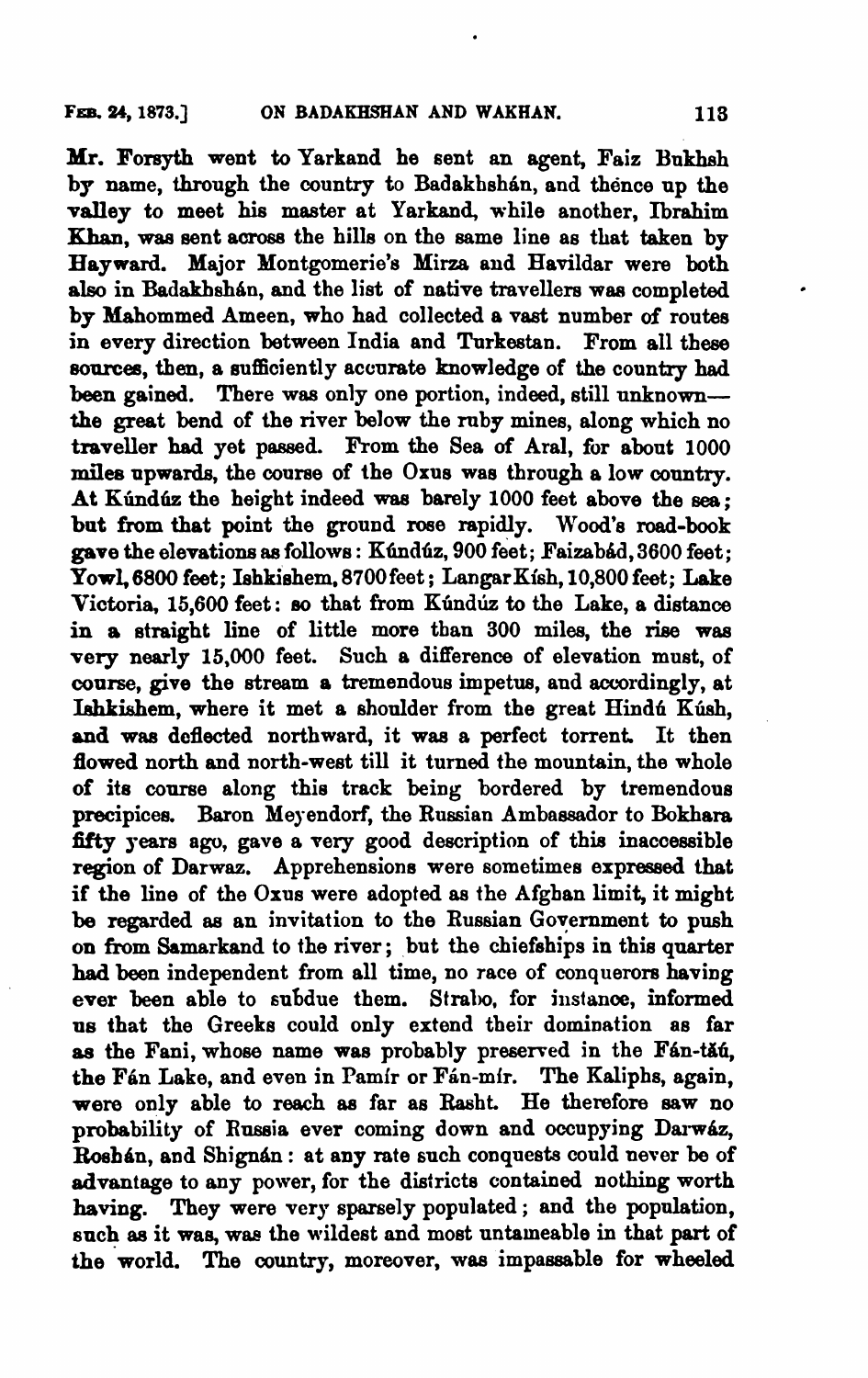carriages, and in many places even for horsea. One Englishman, Colonel Gardiner, who was still liviug in Cashmere, was believed to have been through Darwaz, but he had given no sufficient account of the district. Badakhshan was one of the most delightful countries in all the Eaat. The climate was beautiful, the pastures most delicious, and it was so healthy that invalids from all quarters visited it for the sake of change of air. It possessed valuable minea, not only of precious stones, such as the lapis-lazuli and the ruby, but also of various metals, and there were gold washings in the river. The Balass ruby was simply the ruby of Badakhahán,the word Balass being a corruption of Badakhsh. The English Government had been taunted with giving up the famoue ruby minee to the north of the Oxus, but in reality those **mines** had not been worked for fifty years. The country around them was perfectly desolate and uninhabited. and he believed no more rubies were to be found there. The lapis-lazuli mines, on the contrary, were really valuable, and were in the heart of the countrg. On the south, Radakhshan was bounded by a high range of mountains, through which there were only a few passes, and those very difficult and quite impassable to an army. More to the eastward, however, at the end of the Chitral Valley, there was a very easy and excellent pass, called the Biroghil Pass. As the range gradually merged into the Pamir the rocky crests disappeared, and the oountry opened out into a high tableland, just as in Thibet. The ascent and descent were very gradual, and if there was a gate to India, it was there; for in reality the Biroghil was the only pass, in the whole of **the**  range from Herat to the eastern limit of Thibet, at all adapted to the passage of an army. In estimating the danger of the Russian advance towards India, he did not think that sufficient consideration was generally given to the exceedingly difficult and anomalous position which Russia occupied in those regions at present. It was the **first** experiment she had ever **made** in governing an exclnaively Mohammedan country-assuredly one of the most difficult things in statesmanship. England had only once made such an experiment, in the cage of the occupation of Afghanistan, and had learned the excessive difficulty of carrying it out successfully. France, too, had **been** endeavouring to amalgamate Algeria with the Frenoh Empire for forty years; but the Arabs were as ready to rise now as in the first year of their subjection. The Traus-Caucasian provinoes of Russia were sometimes referred to as a case in point, but there a large Christian element balanced the Xobammedan element. He believed that Russia wee only just beginning to appreoiate the extraordinary difficulty of governing an exclusively Mohammedan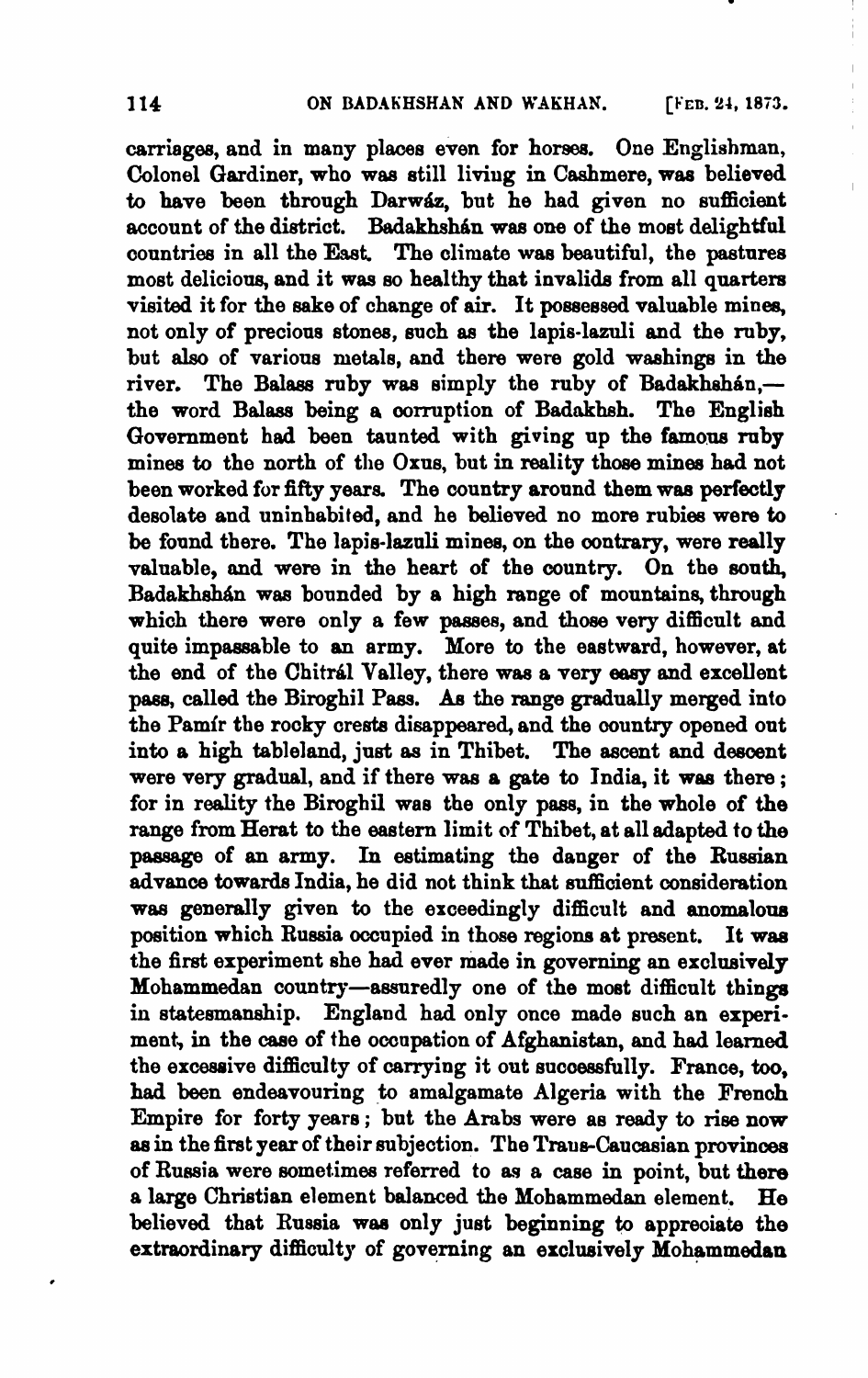country-and especially a fanatical country-such as Turkistan, south of the Great Steppea. It might not be impossible to achieve **access,** but the end could only be gained at a great expense and at a great sacrifice of life. At the present day, Russia expended half a million sterling in excess of all proceeds, in order to keep her position in Tashkand and Samarkand. If she occupied and retained **Eva,** she must certainly **spend** another half-million ; and a drain of **1,000,0001.** sterling, annually, would be a serious consideration for 8 poor country like Russia. She would most probably find it more advantageous to withdraw after taking security for the future good condnot of the Khan. At any mte, she could get no return from the country, and her only object therefore in retaining occupation would seem to be to increase her moral leverage in Europe. We **might** eafely leave **snch** questions to the consideration of **thg**  Government; he would only **ssy** that he regarded the re- ' cognition of a fixed frbntier for Afghanistan as an element of tranquillity and security. There certainly was no oooaaion for Russia to approach any nearer than she was at present; and there could be no doubt that the Government of Cabul would attend **to** the advice of the English Government, so far as to keep clearly **and** etrictly within her own limits. There **was** no inducement, indeed, for Cabul to transgress the limits, or to cross the Oxus to the north, nor was there any inducement for Russia to extend her possessions to the south. He had not in this address gone into the subject of Russian progrese on the east coast of the Caapian; but he regarded that **aa a** far more important matter than the dispute about Badakhshan and Wakhan, and he hoped to express his views **upon** it on the 24th March.

Mr. SHAW said he was probably the only living Englishman who had ever met with natives of Wakhan, and their definition of that country agreed with that given by Sir Henry Rawlinson. There was a colony of Wskhanis in the territory of Yarkand, where they had been settled for the last forty or fifty met with natives<br>that given by Si<br>territory of Yark<br>years. He had a<br>crossed from Yar<br>Lord LAWREN years. He had also heard similar accounts of the country from travellers who crossed from Yarkand yearly.

**from Jarkand LAWENCE said it was entirely out of the question that Russia should ever be so insane as to attempt a movement on India from the country which** Sir Henry Rawlinson had described. He was quite convinced, from what he had heard from the Afghans themselves, and from the late Amir Dost Mahommad and his sons and grandsons, that the action recently taken by England would be thoroughly appreciated by the Afghans. They had their fears of some day or other being invaded from Central Asia, and therefore they would recognise the value of the steps taken by the British Government with regard to their frontier. If there was any portion of Badakhshan or Wakhan, on the north side of the river, he believed it was not worth having, and that the Amir himself would say as much, and be **too** grateful for what England had done, to raise any objections. Every other consideration was perfectly insignificant, compared with that of having a strong and suitable boundary. It had been stated in some quarters that, by the arrangements recently made with Russia